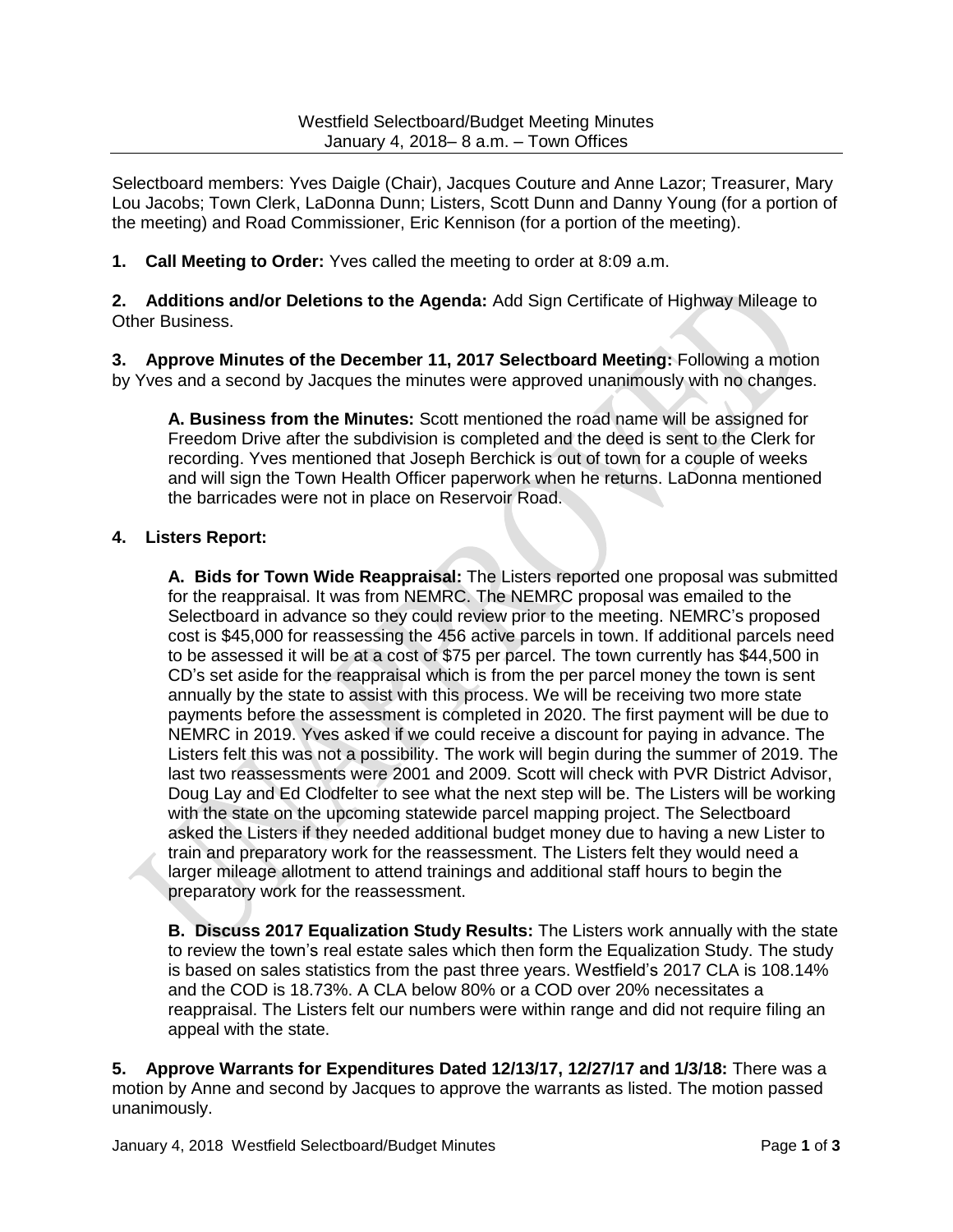**6. Tree at McAvinney's:** Vermont Electric Coop cut the tree along the road in the McAvinney's yard and left an eight foot stump. Yves will get a work crew together in the spring to remove the rest of the tree. He said this saved the town quite a bit of money.

**7. Sheriff's Report for November:** The November report showed 14 hours of patrol time and no citations issued.

## **8. Community Center:**

**A. Estimate for Cellar Stairs:** Yves got an estimate from Poulin Lumber for materials. The cost of the materials and labor will come to \$610.82.

**B. Total Cost for New Floor:** After the extra flooring materials were returned to Sticks and Stuff the total cost including labor for the new hardwood floor was \$17,227.

**9. Update on Camera at Recycling Center:** There are currently three cameras working. The computer monitor is on backorder. The fourth camera will be set up in the spring after a ditch can be dug. Signs will be posted that there are cameras in use

**10. Edward Jones:** We have not yet received the most recent \$10,000 check from the Good Neighbor Fund. When it arrives in January it will be combined with the other Good Neighbor CD's at the credit union and invested with Edward Jones.

**11. Appointment of Constable:** John Hamlin has agreed to be the First Constable. There was a motion by Jacques and second by Anne to appoint John Hamlin as First Constable until Town Meeting. The motion passed unanimously.

**12. Draft 2018 General Government & Highway Budgets:** The Selectboard drafted the general government and highway budgets. They included a cost of living wage increase of 2% for town employees bringing the hourly rate to \$13.77/hour. Additional adjustments were made for the following employees: Eric Kennison (Road Commissioner) \$18/hour; Mary Lou Jacobs (Town Treasurer) \$18/hour; LaDonna Dunn (Town Clerk) \$18/hour; Yves Daigle (Recycling Manager) \$17/hour; Auditor Chairperson \$15/hour and Lister Chairperson \$15/hour. The Planning Commission members will begin receiving a \$25/per meeting stipend. The Auditors will discuss if they want to propose an increase in the Selectboard stipend. The wage increases will be effective when the proposed budget is approved at Town Meeting.

## **13. Other Business:**

**A. Thank You Letter from Missisquoi Valley Ambulance Service:** Yves read a thank you note from the ambulance service thanking the town for the use of the Community Center for their fundraiser pancake breakfast.

**B. Reminder:** The next meeting date to approve the Budget and Warning for Town Meeting is January 26th at 8 a.m.

**C. Sign Certificate of Highway Mileage:** There was no change to the highway mileage. The Selectboard signed the certificate which the Clerk will mail to the State. Once the signed copy is received back from the state, it will be recorded in the land records.